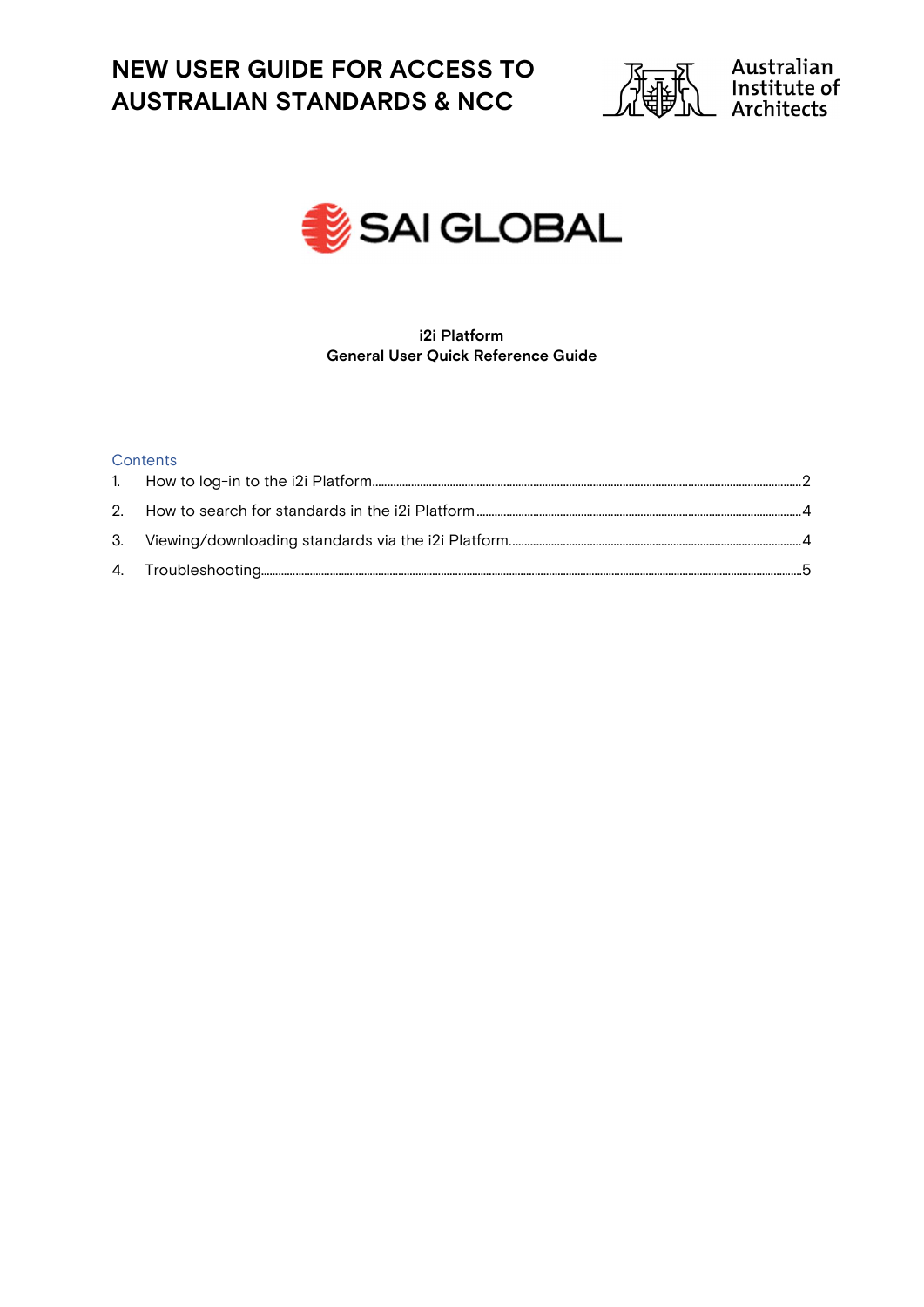

#### 1. How to log-in to the i2i Platform

#### Step 1

Go To: http://i2.saiglobal.com/portals/aia.htm and click "Log into i2i". Please bookmark this link to ensure you have ready access to the portal.





#### Welcome to the new i2i Platform

The new i2i Platform is an exclusive online service for the Australian Institute of Architects A+ practice members powered by Bondor to manage global standards and technical documents. Log in to view the full text versions of active content or browse the directory to search for a standard summary, the full library of Australian Standards collection, access to the National Construction Code and LexConnect, a tool which references Standards in Australian legislation.

This Platform is a secured online information management system that allows users to view and download globally sourced technical standards from SAI Global.

This platform will deliver enhanced usability for A+ practice members with:

- · Single Sign On
- · Access from any device (PCs/ smartphones/ tablets) via supported browsers
- · Intelligent Searching
- Customised Collections (enhanced international publishers)
- · Dashboards (activity, compliance insights and Standards usage reporting)
- . Internally developed standards ('My Documents')
- · Support in six major languages

Bondor Metecno are committed to Australian Standards for Australian conditions: all our products are tested relevant Australian Standards and carry CodeMark Certificate, providing confidence about their conformance with the requirements of the BCA

Easily locate documents within collections that are watched, tagged, have notes or links attached, though a specially designed Asset Search



#### **Further Guidance**

We have some support documents to help you navigate through the (2) platform.

Help Pages Registration Instructions

#### Feedback

We trust you will enjoy the enhanced functionalities and ease of access that the new platform offers. Should you have any feedback or further enquiries please contact the Institute membership team on:

membership@architecture.com.au

Contact Us | Terms of Service | Privacy<br>© SAI Global 2019

Powered by E SAI GLOBAL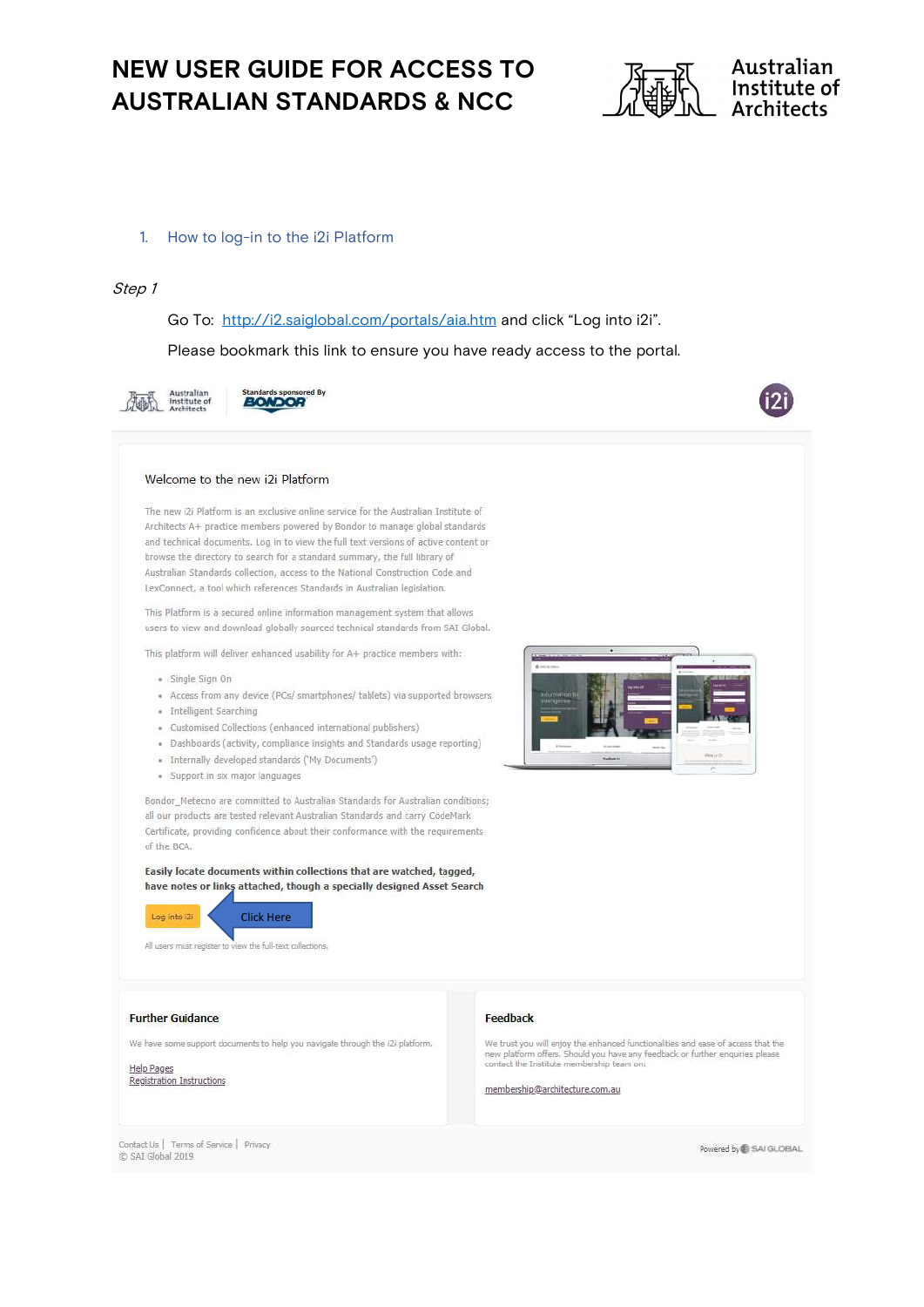# NEW USER GUIDE FOR ACCESS TO AUSTRALIAN STANDARDS & NCC



### Step 2

Enter your Member Number and Password on the authentication window and click "Login"

|                                     | Enter your member number and password                                    |                                                                                                                                                                  |
|-------------------------------------|--------------------------------------------------------------------------|------------------------------------------------------------------------------------------------------------------------------------------------------------------|
|                                     | Enter your member number and password                                    |                                                                                                                                                                  |
| Member number<br>Password           | Login                                                                    | A service has requested you to authenticate yourself. Please enter your member number and password in the form below.<br><b>Enter Member No.</b><br>and Password |
| Help! I don't remember my password. | membership@architecture.com.au to request assistance with these details. | Without your member number and password you cannot authenticate yourself for access to the service. Send an email to                                             |

#### Step 3

Select to confirm agreement with the Privacy Policy and click 'continue'. Note that users cannot gain access to the portal unless confirming agreement with the Privacy Notice.

| <b>Privacy Notice (GDPR)</b>                                                                                                                                                                                        |
|---------------------------------------------------------------------------------------------------------------------------------------------------------------------------------------------------------------------|
| For the protection of your Privacy Rights, our i2i Privacy Policy has changed effective 25-May-2018.<br>By clicking the CONFIRM checkbox below, you consent to SAI Global continuing to process your Personal Data. |
| Please click here to view the full Privacy Policy. You can withdraw consent to the Privacy Notice (GDPR) at any<br>time by going to the i2i GDPR Privacy Consent setting on the i2i "My Account" page,              |
| To complete your log-on to i2i you must consent to the new Privacy Policy by checking Confirm.                                                                                                                      |
| <b>Confirm and Click</b><br><b>Continue</b><br>Confirm                                                                                                                                                              |

### Step 4

Congratulations! You can now start searching for documents in the collection of Australian Standards and the National Construction Code.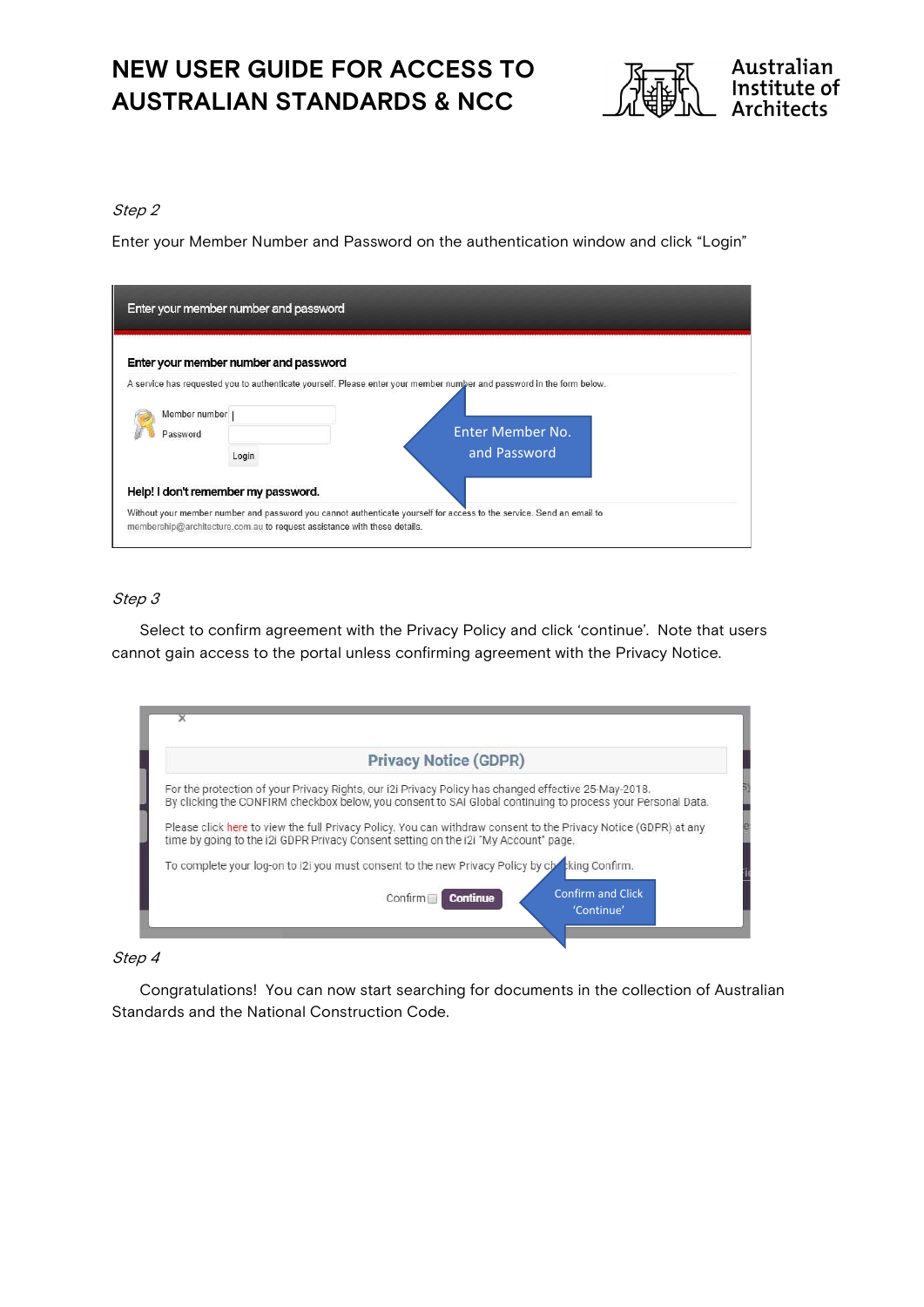# NEW USER GUIDE FOR ACCESS TO AUSTRALIAN STANDARDS & NCC



| EN ®                                                 |                                         |              |                                        |              |         |              |                                                                   |              |                                                 |                       |    |                                                                       | <b>Fair Use Policy User Guide</b> |
|------------------------------------------------------|-----------------------------------------|--------------|----------------------------------------|--------------|---------|--------------|-------------------------------------------------------------------|--------------|-------------------------------------------------|-----------------------|----|-----------------------------------------------------------------------|-----------------------------------|
| Australian<br>Institute of<br>Architects<br>編成<br>ίn | Standards sponsored by<br><b>BOADOR</b> |              |                                        |              |         |              |                                                                   |              |                                                 | ORDERS                |    | $\begin{array}{ccc} \Delta & \square & \square & \square \end{array}$ | $8 -$                             |
|                                                      | Standards                               | $\checkmark$ | Enter document number (e.g. 'APU 650') |              |         |              | Enter document title or keyword (e.g. quality management systems) |              |                                                 |                       | Go |                                                                       |                                   |
|                                                      | Publisher                               | $\checkmark$ | Status                                 | $\checkmark$ | Country | $\checkmark$ | Data Set                                                          | $\checkmark$ | Search within cross references (e.g. 'APU 650') |                       |    |                                                                       |                                   |
|                                                      |                                         |              |                                        |              |         |              |                                                                   |              | <b>Clear Fields</b>                             | <b>HIDE OPTIONS A</b> |    |                                                                       |                                   |

## 2. How to search for standards in the i2i Platform

- Documents can be searched simply and effectively through the Quick Search facility.
- The Quick Search field can be found in two locations; on the Home page and on the

| Search page. |  |  |
|--------------|--|--|

 Simply enter either the document number OR key words in the Quick Search field and click on "Go"

| Standards                                                                               | $\checkmark$ | Enter document number (e.g. 'APU 650') |         | Enter document title or keyword (e.g. quality management systems)<br>Go |          |                     |                                                 |  |  |  |
|-----------------------------------------------------------------------------------------|--------------|----------------------------------------|---------|-------------------------------------------------------------------------|----------|---------------------|-------------------------------------------------|--|--|--|
| Publisher                                                                               | $\checkmark$ | Status                                 | Country |                                                                         | Data Set | $\checkmark$        | Search within cross references (e.g. 'APU 650') |  |  |  |
| Recently Viewed: ISO 9001, ISO/ASTM DIS 51026, 00/100165 DC, AS 1684.3, AS/NZS ISO 9001 |              |                                        |         |                                                                         |          | <b>Clear Fields</b> | <b>HIDE OPTIONS</b>                             |  |  |  |

To search for a Standard enter a document number (eg 1428.1 or NCC), keyword or document title into the text field and select 'Go'

- 3. Viewing/downloading standards via the i2i Platform.
- The document is accessed by clicking on the standard number on the results page.

| E                                            | $\neq$ Page 1 of 3 : 42 hit(s)<br>EM                                                                                     |
|----------------------------------------------|--------------------------------------------------------------------------------------------------------------------------|
| Latest Version: ISO 9001:2015                | <b>■■</b> ISO 9001<br><b>Click Here</b><br>QUALITY MANAGEMENT                                                            |
| $\circ$                                      | COMBINED: GERMAN/ENGLISH, CON BINED: ENGLISH/FRENCH/RUSSIAN, ENGLISH<br>One or more documents are available for download |
| Latest Version: AS/NZS ISO 9001:2016         | 45 <b>8 B 区 AS/NZS ISO 9001</b>                                                                                          |
|                                              | QUALITY MANAGEMENT SYSTEMS - REQUIREMENTS                                                                                |
| $\circ$                                      | ENGLISH<br>One or more documents are available for download                                                              |
| Latest Version: AS/NZS ISO 9001:3:1994 (LAM) | ● AS/NZS ISO 9001:3                                                                                                      |
|                                              | QUALITY SYSTEMS - MODEL FOR QUALITY ASSURANCE IN DESIGN, DEVELOPMENT, PRODUCTION, INSTALLATION AND SERVICING             |
|                                              | ENGLISH<br>One or more documents are available for download                                                              |